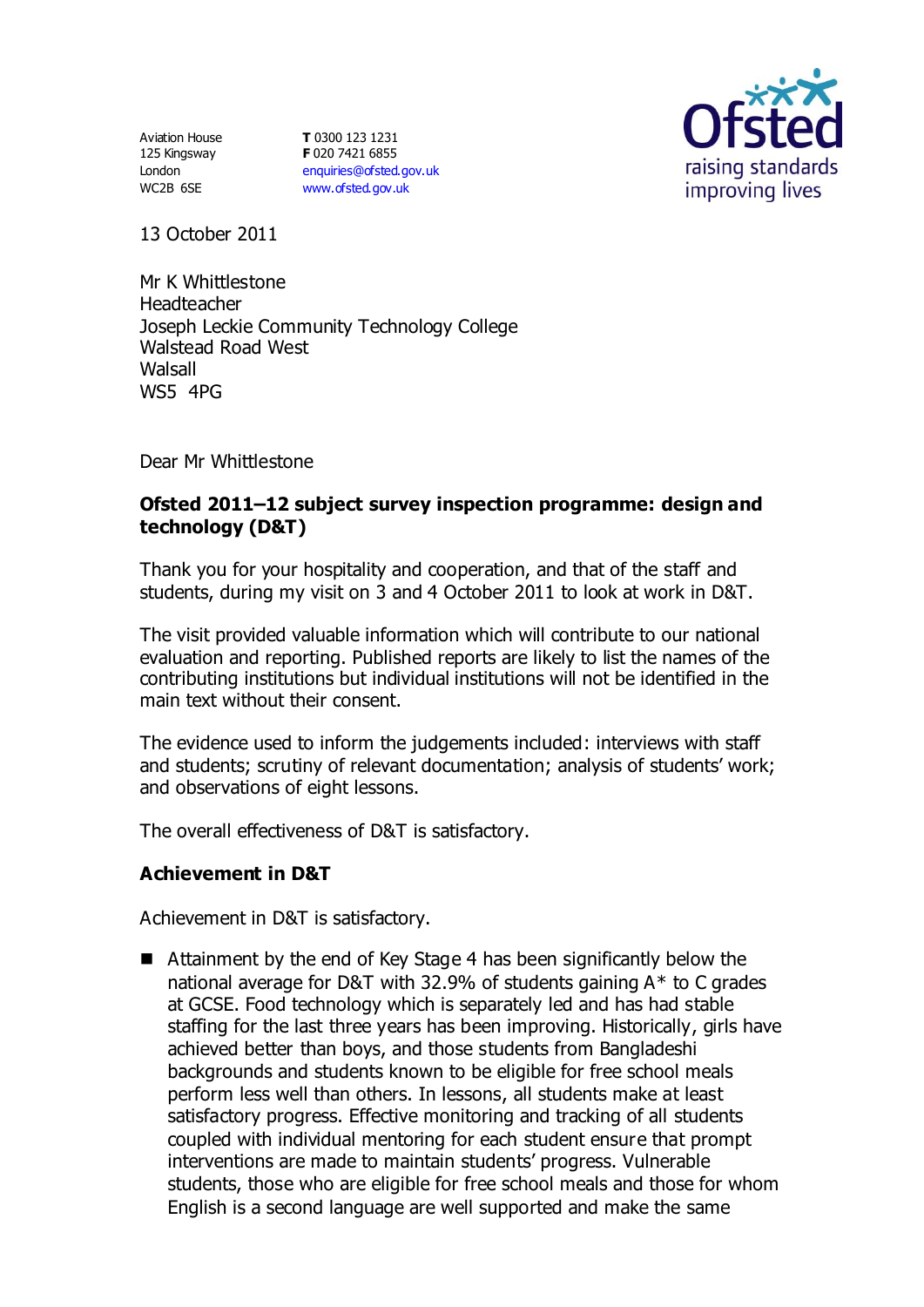progress as other groups. Students are encouraged to discuss their ideas in lessons. Students identify and practise key technical words during the discussion of activities, although opportunities are sometimes missed to develop these further in homework.

- Key Stage 3 students learn basic skills well. By the end of the key stage, most have begun to develop their design capabilities but there are insufficient opportunities to extend them further. This is because teaching does not sufficiently link and extend designing across all material areas.
- Sixth-form students are highly motivated and set themselves challenging targets and tasks. They understand and explore the work of designers well and then apply their new insights and skills to their own work.

# **Quality of teaching in D&T**

The quality of teaching in D&T is satisfactory.

- All teachers have good relationships with students and work very hard on their behalf to support and help them, including regular after-school activities. Students value this interest and support greatly. Students reported that teachers always help them, offer solutions, and work with them in a fun way. They enjoy the lessons and are justly proud of their work.
- Teachers use their good subject knowledge to plan interesting lessons and encourage group and paired work. However, at times, teachers talk for too long and activities continue for too long. Thus, opportunities to move students' learning on at a better pace are missed. Teachers' planning is sound and differentiation caters for most students but is not always sufficiently aspirational enough for what they could all achieve.

## **Quality of the curriculum in D&T**

The quality of the curriculum in D&T is satisfactory.

- At present the curriculum is not sufficiently broad and balanced in both key stages. This is because students do not have opportunities to study electronics or systems and control.
- Students' designing capabilities are not fully developed in Key Stage 3. Although students develop understanding of specific materials, their broader progress in designing and making across each of the material areas has not been considered sufficiently to ensure that work is progressively challenging.
- A good range of extra-curricular activities links well with science and extends and develops students' economic well-being.

## **Effectiveness of leadership and management in D&T**

The effectiveness of leadership and management in D&T is good.